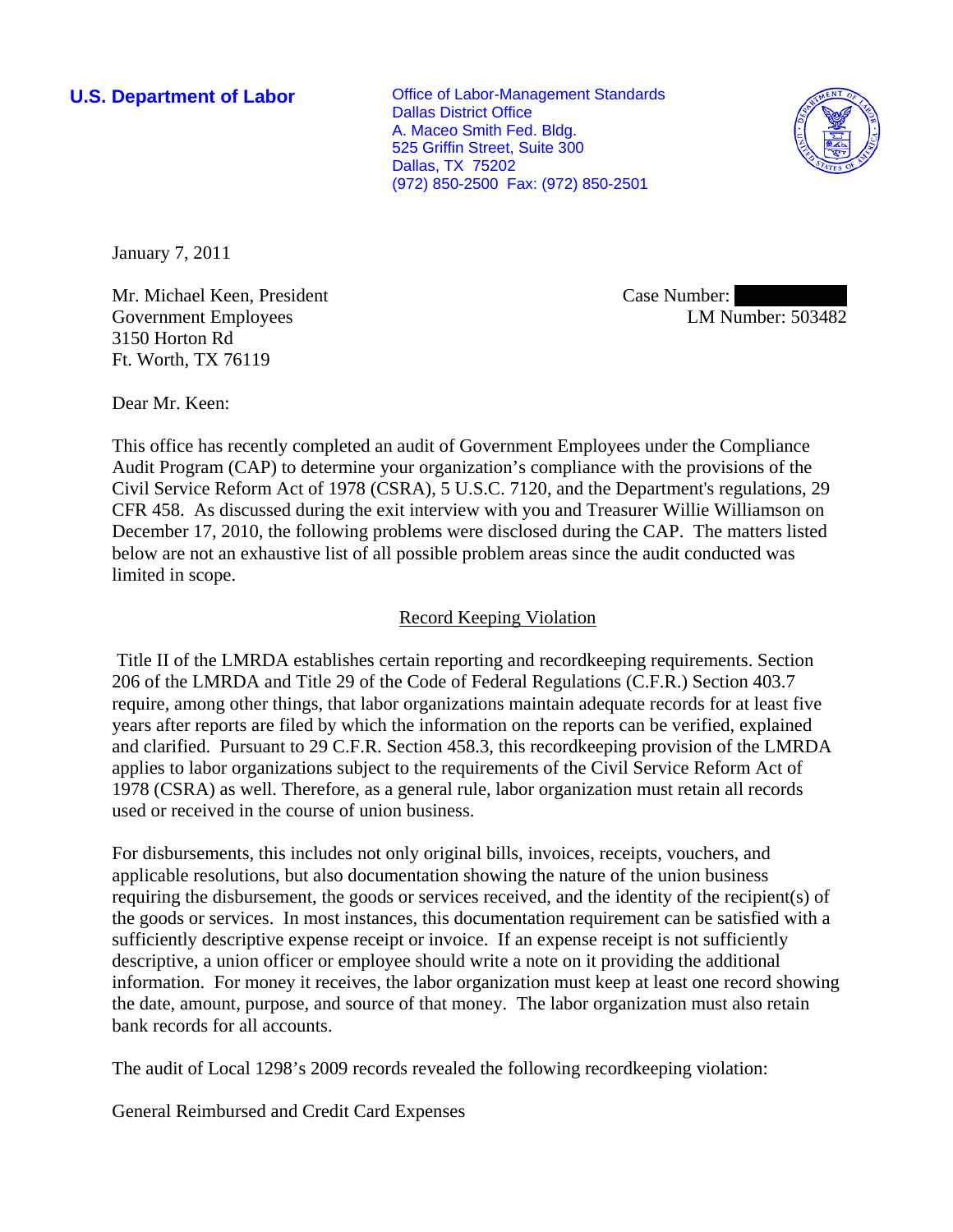Local 1298 did not retain adequate documentation for reimbursed expenses and credit card expenses incurred by its officers totaling \$15,372.41. For example, Local 1298 conducted 84 ATM/Debit transactions during the audit period of which Local 1298 failed to maintain receipts for 31 of the 84 transactions. The transactions included purchases at Target, Wal-Mart, Staples, Best Buy, Exxon Mobil, Tiger Tails, Hilton Advance, El Tropicano, Grand Sierra Resort, American Airlines, and Arbitration Expenses. Writing the purpose on the bank statement is not sufficient documentation.

As noted above, labor organizations must retain original receipts, bills, and vouchers for all disbursements. The president and treasurer (or corresponding principal officers) of your union, who are required to sign your union's LM report, are responsible for properly maintaining union records.

Based on your assurance that Local 1298 will retain adequate documentation in the future, OLMS will take no further enforcement action at this time regarding the above violation.

## Reporting Violations

Pursuant to 29 C.F.R., Section 458.3, the reporting requirement under 29 C.F.R. Section 403.2 (see Section 201(b) of the Labor-Management Reporting and Disclosure Act (LMRDA)) is made applicable to labor organizations subject to the requirements of the CSRA. This provision requires labor organizations to file annual financial reports that accurately disclose their financial condition and operations. The audit disclosed a violation of this requirement. The Labor Organization Annual Report (Form LM-3) filed by Local 1298 for the fiscal year ended December 31, 2009, was deficient in the following areas:

1. Cash at the Start of the Period

Local 1298 failed to include receipts from its Chase Savings Account totaling \$35,559 and its Bank of America CD account totaling \$14,493 in Item 25A(Cash Start of Reporting Period). Form LM-3 Instructions for Item 25A states enter the total of all cash on hand and on deposit at the start of the reporting period. Cash on deposit includes funds in banks, such as checking accounts, savings accounts, and certificate of deposits.

2. U.S. Treasury Securities

 Local 1298 mistakenly reported figures at the start and end of the reporting period. During the opening interview, you revealed that you had no knowledge of Local 1298 owning any U.S. Treasury securities.

3. Disbursements to Officers

 Local 1298 did not correctly report direct or indirect disbursements to its officers on Item 24 (All Officers and Disbursements to Officers). It appears that the union